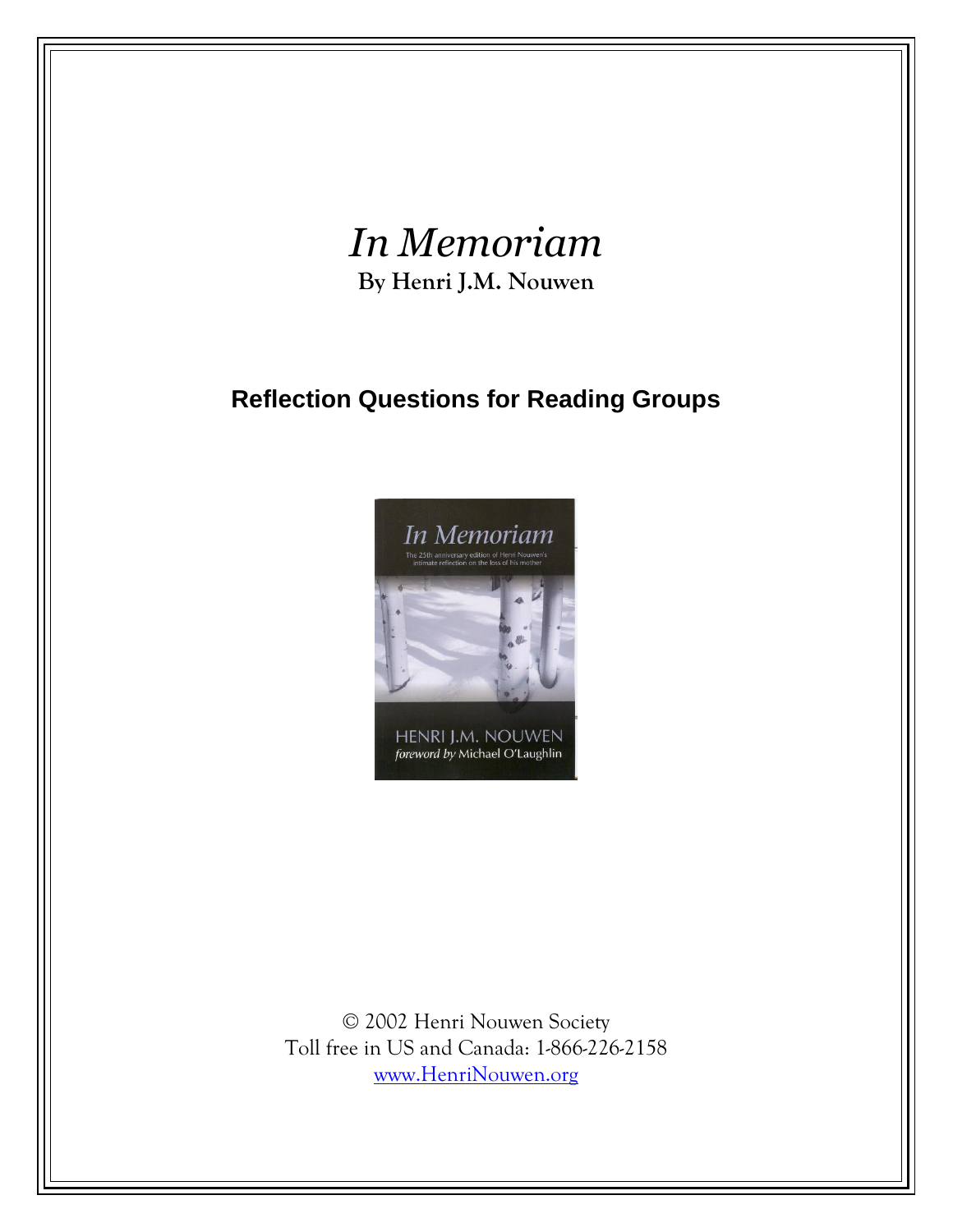## *IN MEMORIAM*

By Henri J.M. Nouwen

## **Reflection Questions**

Prepared by Albert Lewis

**Why did Henri Nouwen decide to write In Memoriam, and why was it so difficult to do so? Answer in Nouwen's words.**

**What does Nouwen mean when he writes:**

**"It is indeed in the usual, normal and ordinary events that we touch the mystery of human life. When a child is born, a man and woman embrace, or a mother or father dies, the mystery of life reveals itself to us. It is precisely in the moments when we are most human, most in touch with what binds us together, that we discover the hidden depths of life."**

**How do you interpret or understand the comment:**

**"I realized that sorrow is an unwelcome companion and that anyone who willingly enters into the pain of a stranger is truly a remarkable person."**

**What does Nouwen want us to understand when he writes:**

**"Peaceful people should die a peaceful death; faithful people should die a quiet death; loving people should die a gentle death. But is this true? Who am I to formulate simplistic equations and logical sequences? Since I do not even know why we live, why should I expect to know how we die? If life is a mystery, why should death be viewed as a reality within our grasp and understanding?"**

**Explain the following paragraph:**

**"I still wonder what I was feeling during those hours. I felt powerless, small and helpless, but also peaceful, strong and quiet. I was seeing and feeling something I had never seen or felt before, an experience that to be described would require words that have not yet been found: powerless yet strong, sad yet peaceful, broken yet whole. I still do not fully understand this new emotion. One thing, however, I can articulate because I felt it so clearly: I was blessed to be part of a moment of truth."** 

**How would Harold Kushner respond to Nouwen's following statement?**